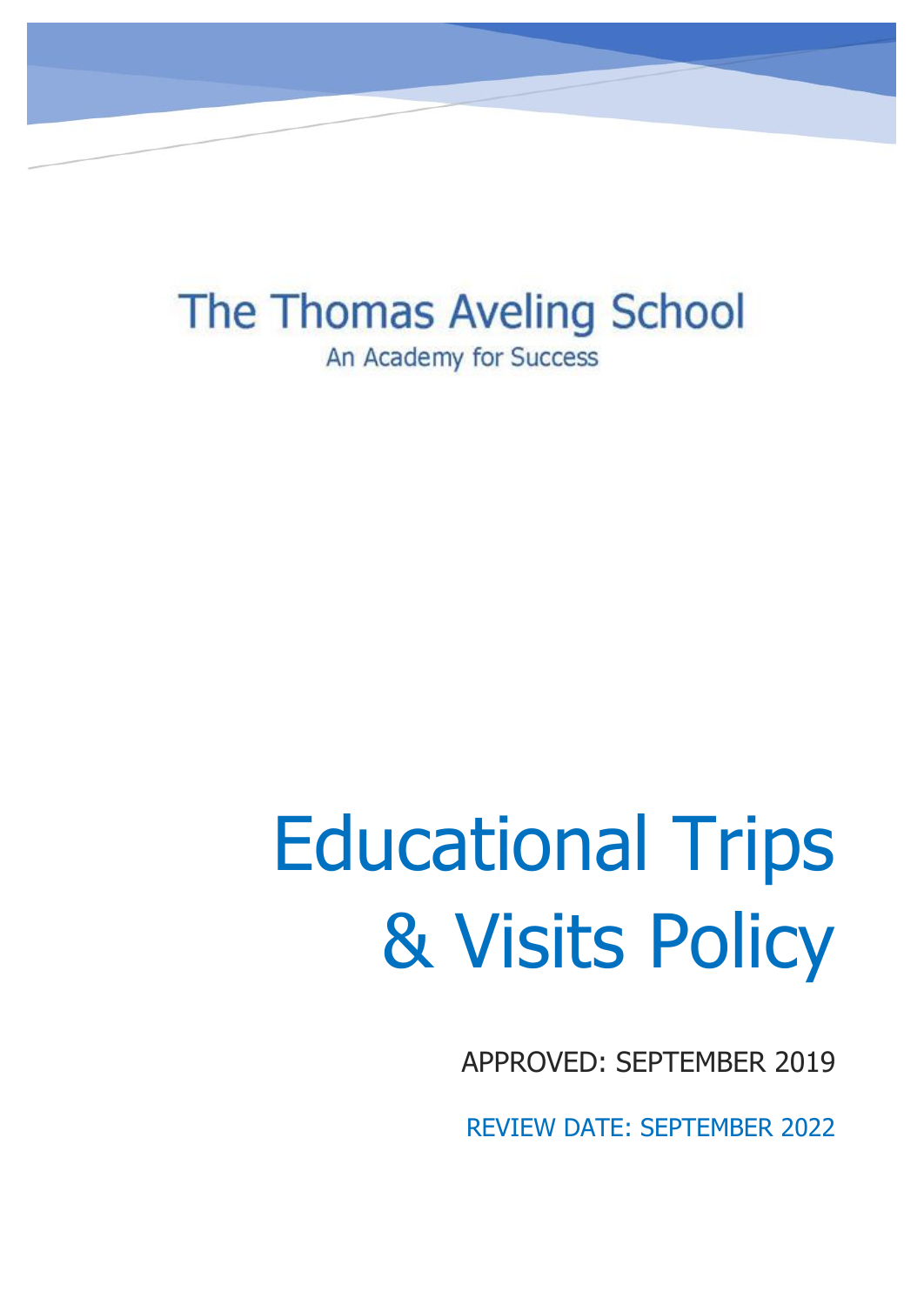# **Educational Trips and Visits**

#### **Aims:**

The Thomas Aveling School's *Educational Trips and Visits* staff team aim for all students to enjoy their school experiences, achieve highly and have fun, to be safe, happy, healthy and create a promising future. All planned trips should try to meet these aims, and careful consideration should be given in the planning stages to look at the educational aims and desired outcomes of the trip. This policy aims to guide those planning a trip at Thomas Aveling and should be read in conjunction with the Medway Council requirements and DFCS health and safety handbook and HASPEV guidance.

# **Introduction**

Educational Trips and Visits form an important, integral part of the education that we provide to our students at Thomas Aveling School. Trips are complementary to the good work we do in the classroom and provide an enriched, broader experience beyond the school gates that are an essential part of learning and personal development. The powerful approach to learning that direct experience can provide can awaken motivation in all learners and allow them an opportunity to blossom. Education is not just about what we learn but *where* and how we learn it, be it in the school grounds, a local nature reserve or museum, or on a cultural visit overseas. Learning outside of the classroom helps to make connections between theory and reality and has the capacity to raise achievement as well as improve students' personal skills and build rapport between students and staff. Trips can develop skills and independence in a wider environment, make learning more engaging and relevant and stimulate the under-motivated. All these elements can contribute to students fostering a more positive view of their own leaning and school experience while at Thomas Aveling.

Trips and Visits can also be rewarding for staff and improve staff motivation and aspiration. They do take a lot of time and effort to organise though, and the school is very grateful to those departments and individuals who go that extra mile to put on exciting experiences for our students. Staff leading a visit have a responsibility for all aspects of the trip, from the planning and preparation, the health and safety, the organisation and the behaviour and welfare of students while on the trip. Therefore, the choice of leader for a trip and the accompanying staff is an important decision to be taken in the planning stage.

#### **Role of the EVC**

All schools must by law have a designated Educational Visits Coordinator EVC whose role it is to oversee and coordinate the ET&V provision that the school offers to its students in terms of meeting all legislation and guidelines. The EVC should make relevant policy available to staff planning trips and keep records of all trips. The EVC should attend training and regularly update INSET on trips and have a general, practical experience of leading and managing the type of trips frequently run at Thomas Aveling.

#### **Forms A & B**

All Trip Leaders must complete all parts of Form A.

If the visit is a day trip that does not involve any adventurous activities or to travel overseas, then they need only complete Form A. This form asks them to provide basic trip details, the proposed staffing and students taking part, the purpose of the trip and activities involved, the travel and provider companies uses, and the risk assessment. Form A must be submitted to the EVC once the trip has been agreed.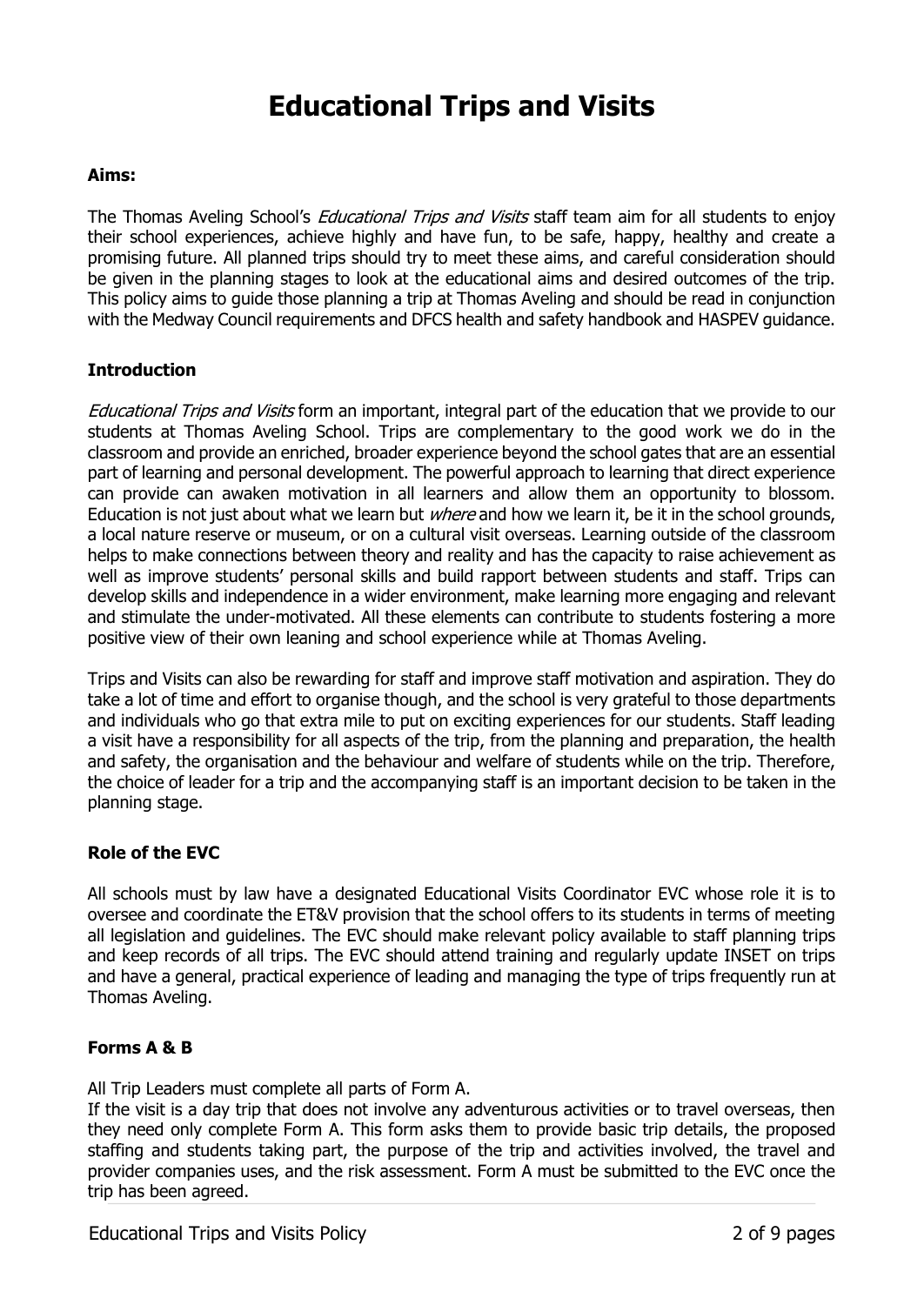# **Forms A & B (continued)**

If the trip involves an overnight stay, trip overseas, or any adventurous activities eg skiing climbing water sports etc, then the trip leader must complete all parts of Form B (see appendix). This part of the form provides further checks and balances to ensure the full planning, smooth running and safety of the trip. Details must be provided about the trip including the type of trip, details of the destination venue and external expert providers, and relevant documentation. Trip leaders should ensure that they only use established and reputable travel companies and that they find out information about the destination including safety information and local government advice.

# **Planning a Visit**

Planning a visit is a great way to enrich the curriculum and to develop professionally as a teacher. In the preliminary stage trip leaders should please discus their ideas with their line manager and look at the logistics of the trip – cost, student numbers, cover, staff affected and suitable available dates. Then complete a Trip Proposal form and arrange a short meeting with the EVC to discuss the trip details

# **Approval of Trips**

All proposed trips should be presented to the EVC on an up to date Trip Proposal Form and the Trip Leader's competence to lead assessed as part of a short meeting. Trips generally fall into one of three categories:

- those which pose no significant risk and do not require the trip leader to have undergone further training or accreditation
- those which require the trip leader to have undergone a familiarisation/reconnaissance process or induction specific to the particular location or visit
- high risk activities or residential/overseas trips that require approval by the Governors and the LA and leading by a specially trained adult

Trips of the first two types can be assessed and approved by the EVC and the leader's competenceto-Lead assessed on site at the school via a short meeting (see below). Visits of the last type require a Trip Proposal to be put before the SLT and Governors by the EVC with further details about the trip provided on Form B, so that an informed judgement about risk management and safety can be made.

# **Informing Parents**

Once a trip has been approved and a date set in the calendar, the trip leader should use the official trip letter template to write a letter to parents advertising the trip in plenty of time for parents to decide, reply and pay for their child's place. For most day trips the letters should go out to parents no less than 6 weeks before the trip date and money/reply slips should all be collected in no less than 3 weeks before the trip date. In the case of expensive/overseas/residential trips such as ski trips that involve an instalment payment plan, the information should be sent out no less than 9 months in advance. Receipts will always be issued for any moneys collected by Finance. In the case of popular/limited trips where there are oversubscribed with applications, a fair draw of names must take place. Parents of students who successfully gain a place and those who do not should be notified using the appropriate official letter.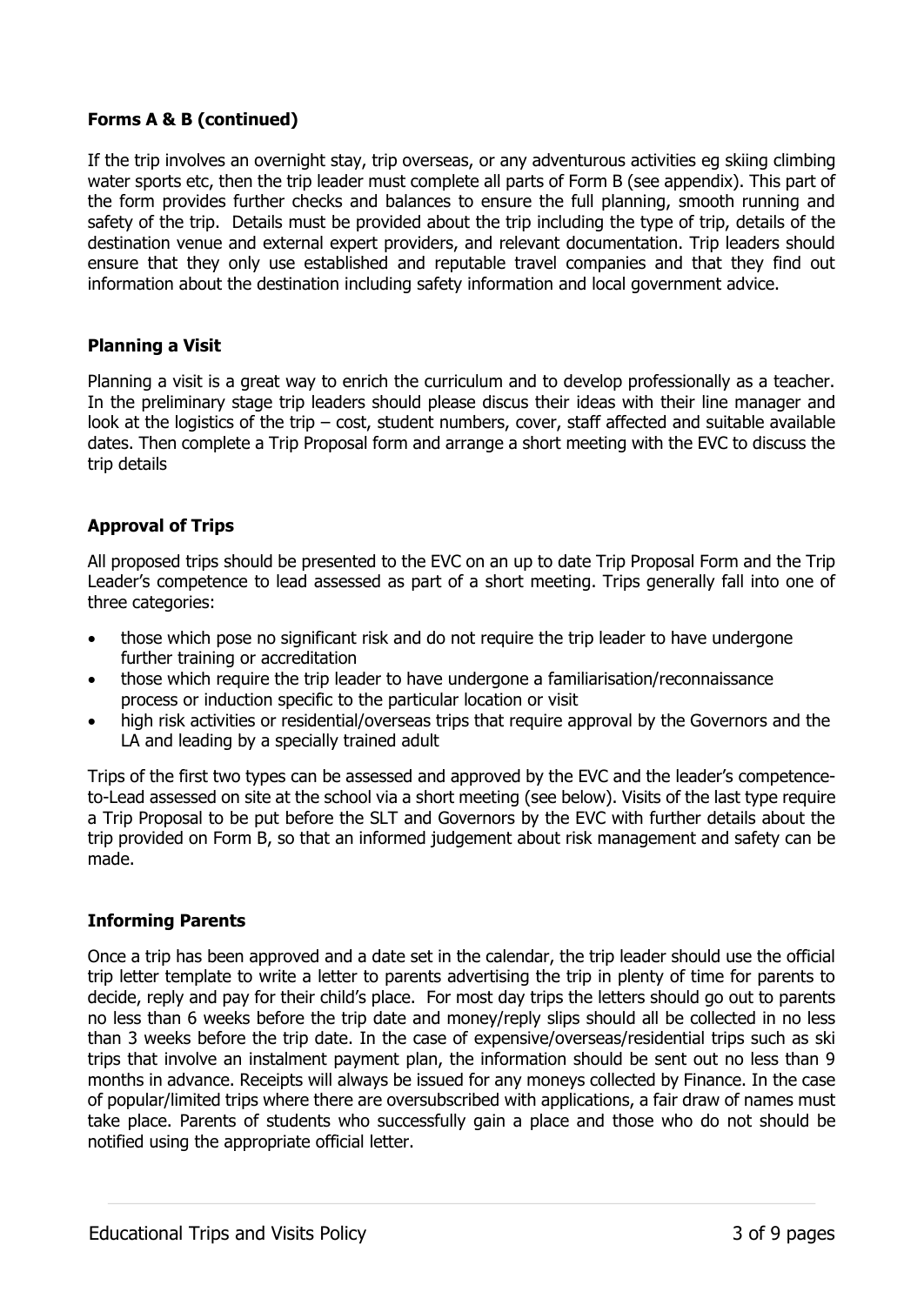# **Informing Parents (continued)**

The trip letter should inform parents of exactly what they are signing up for and paying for eg the venue, what is and isn't included, and the nature of the activities. If at some future point anything significant changes eg the venue, the type of activities then the trip leader must make sure that parents are informed. In the case of residential trips it is advised that the trip leader should create a mail distribution list, either by text message from the schools phone, email distribution list or Intouch group, so that they can keep parents informed of arrival, delays, weather, changes to schedule or accommodation so that parents are kept fully informed throughout the time their child is away.

#### **Passport management**

Overseas trips require that students have a valid passport for the duration of their trip. Most travel agents recommend that passports should have 6 months' worth of validity on them when travelling. Parents and trip organisers can check the validity entry requirements for the destination country. It is the responsibility of parents/carers to check that their son/daughter's passport is valid before entering into a trip agreement by signing paperwork and paying a deposit. Trip letters for overseas trip should include a section where parents/carers put the student's name as on the passport, the passport number and expiration date. One month prior to the trip there should be a trip information meeting for parents, where detailed information about the trip arrangements are given out. At this meeting parents/carers should present their son/daughters passport for checking. In the event of staff taking responsibility for students' passports while away on the trip, passports should be brought into school the week preceding the trip and checked. Staff should issue a signed dated receipt for the passport. All passports should be kept together in a locked steel draw, secure cash tin or other form of appropriate safe. If at any time passports are given back to students this should be recorded. When passports are handled by students their safety remains the responsibility of the student. Passports and European Health Insurance Cards (EHIC) should be brought into school at least a month before the trip, the trip leader will need to request this with parents. These can always be brought along to the pre-trip meeting by parents. Copies should be taken and the passports checked and logged for validity.

# **Competence to Lead**

The single most important factor in ensuring the safety of participants involved in an Educational Visit or activity is the competence of the Visit Leader. The EVC should therefore consider the following when assessing the competence of a member of staff to lead a visit:

- What is the leader's reasons for undertaking the visit?
- Is the leader an employee of the school or local authority?
- Has the leader got a real sense of responsibility, extending beyond the teaching of the subject to concern for the participants' well-being
- Does the leader possess the necessary organisation skills?
- Is the leader competent in risk-assessment and risk management?
- What experience has the leader got of the participating students he/she intends to take on the visit
- What experience has the leader in leading, or assisting in the leading of similar visits
- What experience has the leader of the location of the visit
- Does the leader possess appropriate qualifications?
- If appropriate, what is the leader's personal level of skill in the activity, and fitness level?
- If leading adventurous activities, has the leader been 'approved' by Medway Council on EVOLVE
- Is the leader aware of, and able to comply with all relevant guidelines?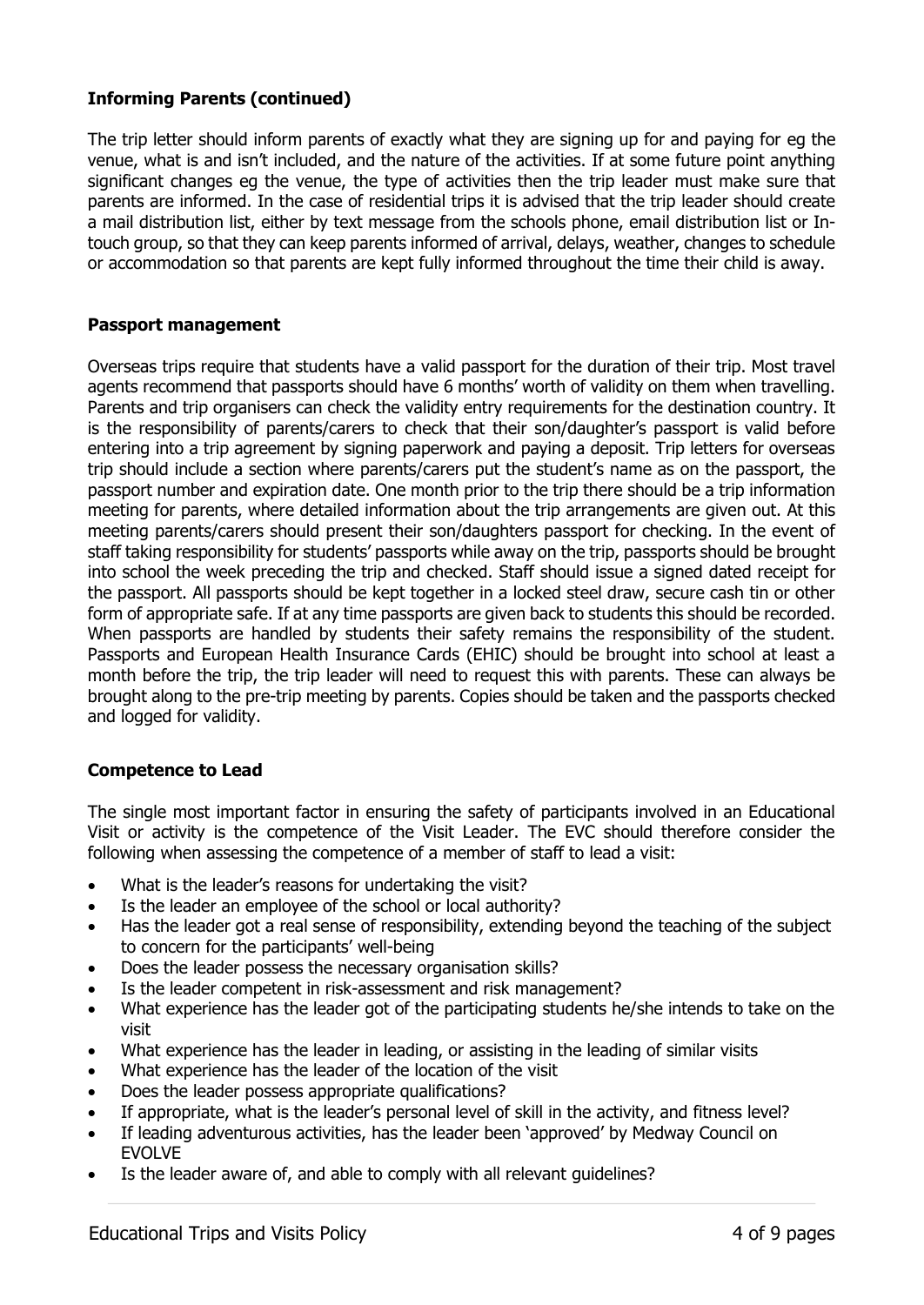#### **Responsibility**

It is the responsibility of the visit leader to ensure that all information contained in the proposal and subsequent paperwork eg risk assessment and groups list etc, is clear and accurate and given to the EVC in good time. It is the responsibility of the trip leader to ensure all elements in the pre-visit checklist have been covered and fully carried out where required. It is a requirement for trips to meet with Medway approval standards that all aspects of their Education Visits Checklist have been complied with.

#### **Staffing Ratios**

When planning a trip or visit, please be aware of the required staffing ratios and ensure that there are sufficient staff on the trip. The makeup of accompanying staff will need to be discussed and agreed with your line manager and cover arranged. There needs to be appropriate numbers of male/female staff and preferably a member who is first aid trained. For local and day trips the ratio should be between  $1:15 - 1:20$ . For overseas and residential trips the ratio should be 1:10, including male and female staff for trips involving mixed gender groups. For activities on the margin then the ratio should be 1:10.

#### **Budget & Payments**

The trip leader should initially cost out the trip, ensuring it offers good value for money for students and parents. Group discounts are often available and quotes should be obtained for transport and accommodation. The rough costings should be presented on the Proposal form. Once the trip is agreed in principle the full and exact cost should be calculated with the Head of Finance, and the precise cost to parents and a payment schedule agreed. This should be communicated to parents in the trip letter. All trips must be properly budgeted for in advance and the Finance Office should be aware of the trip to create an account to make payments into. No trip should seek to make a profit, but the budget should cover all costs. For overseas and residential trips that involve coach, plane and accommodation costs a non-refundable deposit should be asked for in the trip letter. The trip leader should make it clear in the letter that the deposit is non-refundable.

#### **Credits & Refunds**

In all trip letters to parents it should be made clear that deposits are non-refundable. All trip letters will be checked by the Finance Team before being issued to parents. If the school can recover the loss for example for activities where the number involved can be reduced without financial penalty, or if another student 'buys' the place off the original participant then some refund may be possible. If the trip ends up making an unplanned overall profit of more than £15 per head then this will be refunded to parents. If for whatever reason the school has to cancel a planned trip then deposits will be returned. In circumstances where the school decides to withdraw a student from a trip follow a risk assessment then the deposit money will be returned.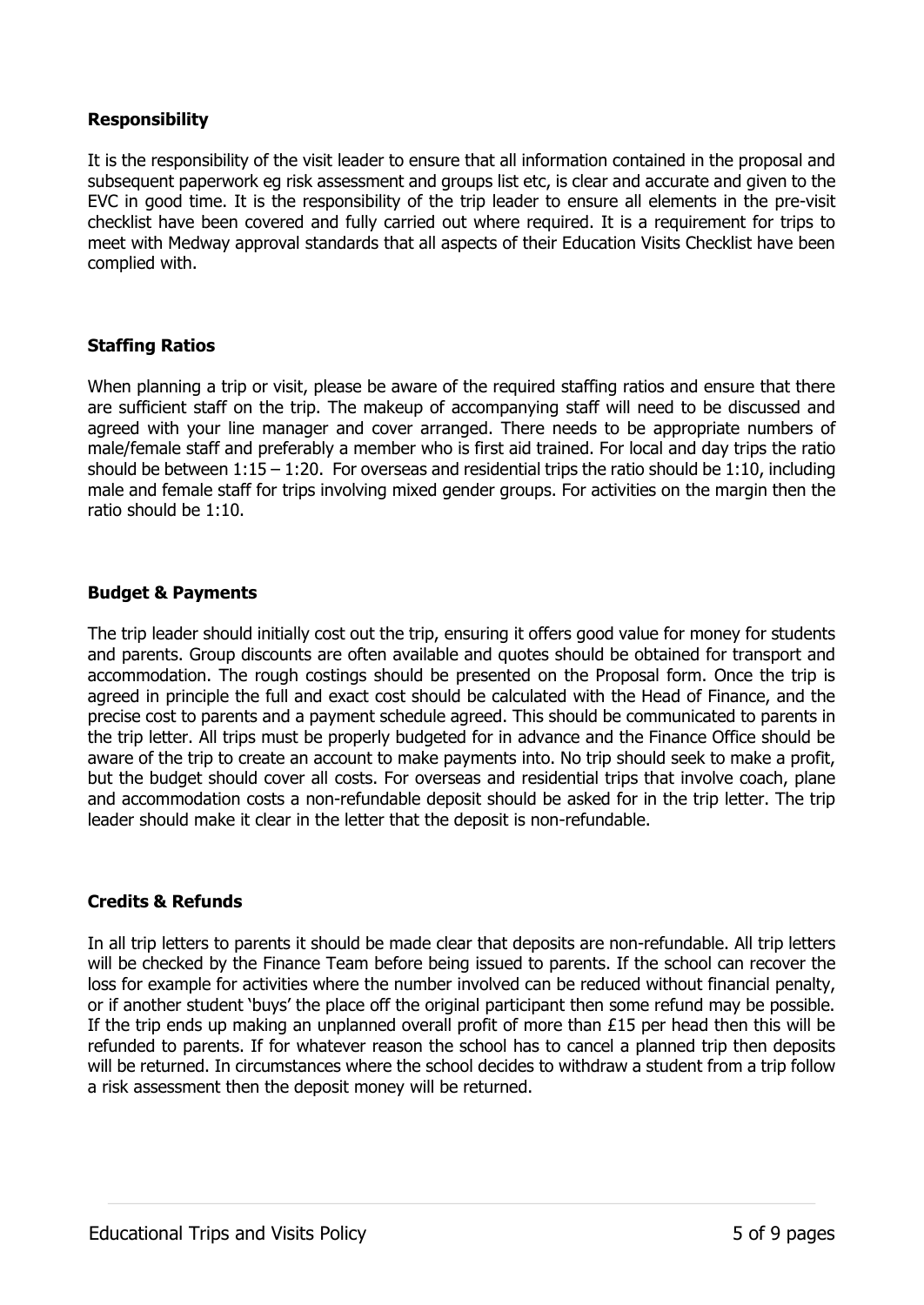# **Insurance**

The Thomas Aveling School's insurance covers most trips in the UK but a check should be made with the EVC if the trip involves activities with a higher than normal level of risk eg skiing. If the trip takes out separate insurance with a tour operator to cover these activities then this cost should be factored into the individual trip cost. The travel insurance contact details and policy details should be passed to the office and taken on the trip. In the event of an insurance claim where the student is unable to take part due to unforeseen circumstances (eg medical family bereavement etc) then the school will need to claim the funds back from the insurers before it is able to make a refund to the withdrawn student's parents.

# **Pupils Receiving FSM**

Pupils who qualify to receive free school meals may be entitled to a grant to cover some school journeys. The school may also be able to help here, to prevent any child being excluded from taking part in enrichment activities for financial reasons. Parents can apply to the local authority for school journey grants.

# **Informing and Consent**

Parents should usually be informed in writing of any off- site activity or trip. However, the PE department gains general consent for this at the start of the year and there is no need for scheduled after-hours inter-school sports fixtures to be treated as 'trips' in this way. Recent guidance from the DfE also gives exceptions to this.

# **Parental Permission & Letters**

Parents should be made aware of a proposed trip well in advance to allow them to consider if they want their child to take part and to prepare financially. They should be aware of the details – times, dates, costs and activities involved in the trip, and any likely risks and how they will be managed. Parents can then accept or refuse the trip letter on a fully informed basis and make a full Acknowledgement of Risk. The letter to parents should therefore always include full details of the trip, group leader, date and educational aims, location, collection point, transport and supervision arrangements, group size, activity details and departure/return times, clothing and equipment, money needed, Plan B arrangements should be detailed and the parent should know what the total cost is, and what is/isn't included for the cost. Therefore, when giving permission they agree to their son/daughter taking part in the trip as described. There should be a reply slip and parent consent form attached. For trips that are over -subscribed, the visit leader should collect in all reply slips and conduct a fair draw to decide upon the successful applicants. It is the responsibility of the visit leader to inform all successful and non-successful applicants promptly by letter and arrange payment.

The group leader must obtain parental consent prior to all visits. If the parents withhold or fail to give absolute consent the student should not be taken on the visit. On the consent form parents are asked to give their consent to their child being given emergency treatment. This may include a crucial operation, anaesthetic or blood transfusion as considered necessary by the medical authorities.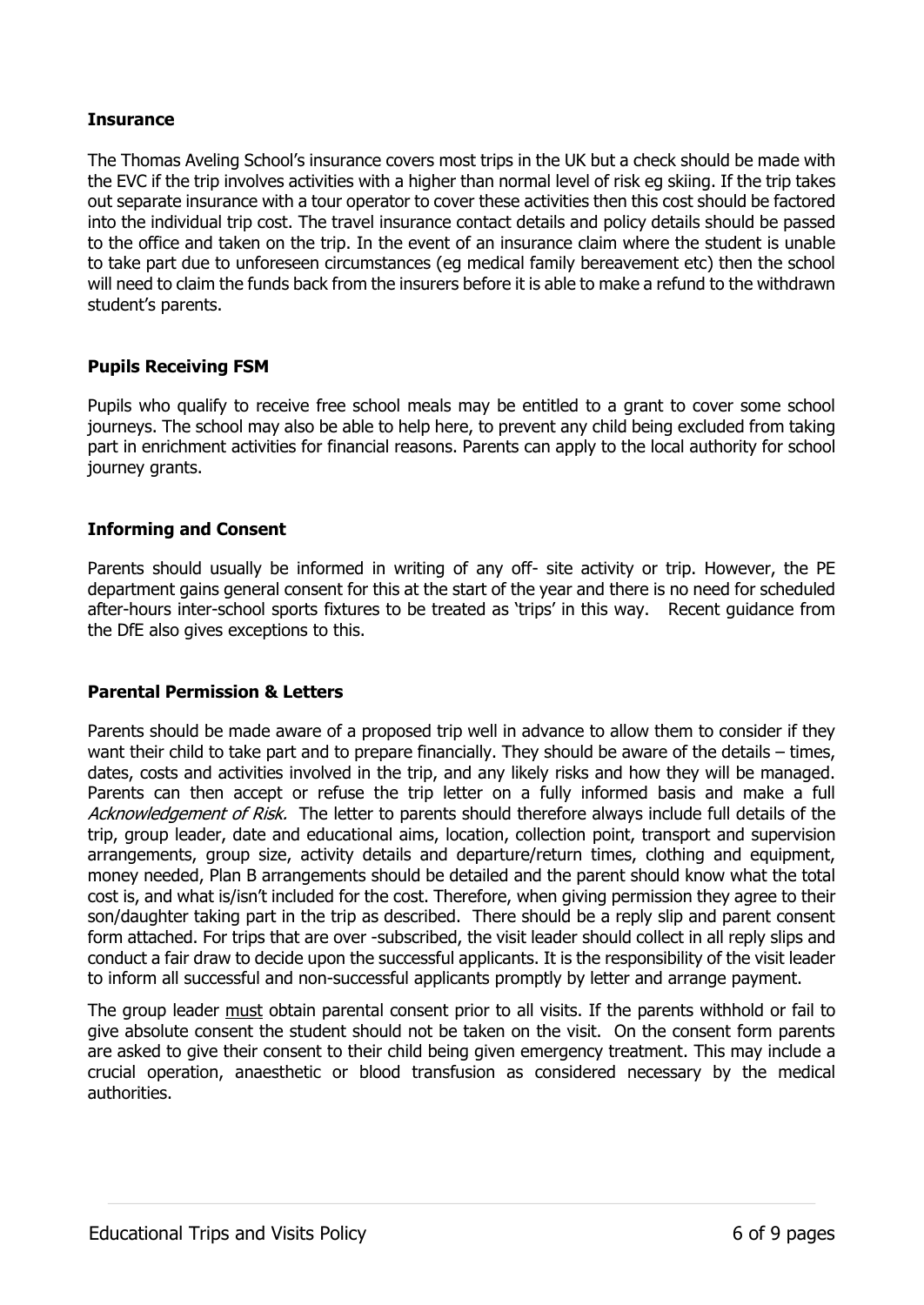# **Risk Assessment**

A copy of the ESRA risk assessment template and an example of a residential risk assessment are held in the staff shared area Visits folder. Risk Assessments are a legal requirement on trips. Conducting a risk assessment involves the trip leader in a careful, thorough examination of potential risks to staff and students and introducing control measures and pre-planned strategies to keep risk levels low, and steps to take in an emergency. The school's Health and Safety Officer should see copies of all completed risk assessments prior to the trip. These are to be passed to the EVC, all other supervising staff involved, and taken on the trip by the group leader.

#### **Plan B**

Good forward planning should always include alternative plans in case the itinerary needs to be changed. A flexible itinerary can allow activities from later in the visit to be substituted for earlier activities if those are prevented by unexpected circumstances.

#### **Exclusions**

When planning a trip, the visit leader should check the exclusions list available from the Head Teacher's PA. Students who have been excluded from Thomas Aveling on a fixed term basis are automatically debarred from all trips for a period of 15 weeks following the exclusion.

#### **First Aid**

The level of first aid provision should be considered in the risk assessment and staffing ratios. The group leader should assess what level of first aid might be required. On all educational trips and visits there should be at least one member of supervising staff with a sound knowledge of first aid procedures. For residential/overseas trips there should be a member of staff trained to Appointed Person First Aid Certificate standard. It is the responsibility of the trip leader to take adequate first aid kit.

# **Travel**

When a trip involves travelling away from the school area this should always be arranged with a reputable approved coach company. Travel arrangements should be included in the risk assessment. Travelling by coach or minibus, staff and pupils must wear a seatbelt at all times. It is the responsibility of the trip leader and supervising staff to ensure that seatbelts are worn. Thomas Aveling School has clear guidelines for staff qualified to drive the school mini-bus.

# **Pupils with Additional Needs**

Every effort should be made to ensure that school journeys and activities are available and accessible to everyone in the school community. All young people should be encouraged to participate in as wide a range of activities as possible. When choosing a venue, this should be taken into consideration, whilst maintaining the safety of and enjoyment of everyone in the group. Special attention should be given to appropriate supervision ratios, and additional safety measures may need to be addressed at the planning stage, to include students with AEN fully in the visit. For example, hearing impaired students will need a specialist TA to accompany them on the trip to ensure their safety. Specific Individual Risk Assessments for key students have been developed by the SEND department to help staff plan trips including students with additional needs to participate safely.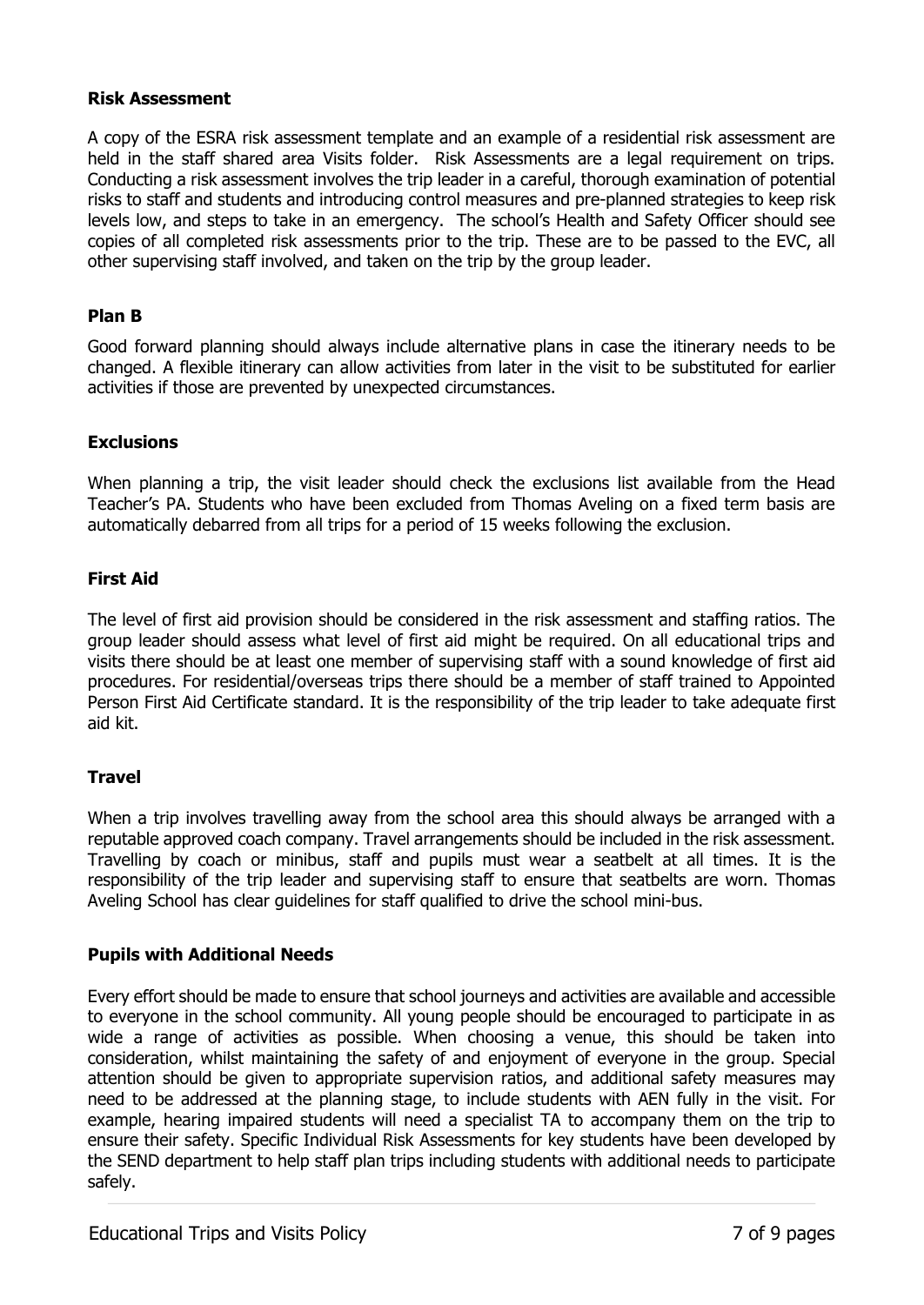# **Medicine**

If a student has prescribed or non-prescription medicine eg insulin, asthma inhaler, antibiotics, paracetamol etc these need to be passed to the trip leader and parents sign to say that the medication has been handed to staff. It should remain in its original box where possible with student's name and prescribed dosage clearly labelled. When the trip leader administers any of these medications, they should make a record of the time, date and details.

#### **Emergency Procedure and Critical Incident**

Details of the Emergency Procedures are included in the trip leaders Handbook available on the shared area. Leaders and supervising staff should familiarise themselves with this beforehand and collect a completed copy of form EV7 from Student Services along with the school first aid kit and mobile phone before all trips. Form EV7 details the correct procedure for responding to emergency incidents and critical incidents while on a trip and provides guidelines for trip leaders and contact details for EVC and Senior Management at the school and Medway Council Emergency Response.

# **Pre-Trip Meetings**

Before any residential trip or when students are being taken abroad or engage in adventurous activities, it is a requirement to offer a pre-trip meeting for parents to attend for a briefing. Parents should be positively encouraged to attend and this may mean putting the trip on after working hours eg 5.30pm. Parents should be provided with complete written and spoken details of the trip and have an opportunity to ask questions. Consent form

# **Code of Conduct and Sanctions**

Throughout the trip the behaviour and welfare of the students remains the full responsibility of the Trip Leader. It is good practice to establish clear codes of conduct, regulations and routines at the start of the trip to allow easy, safe management of the students while on the journey. Behaviour expectations should be high just as they are in school. Students are expected to be well mannered, considerate, respectful and follow instructions. Any L2 or L3 behaviour incident that happens during a trip should be logged and investigated in the usual way when at the earliest opportunity (not waiting until return). Statements should be taken and the incident investigated thoroughly, and the school and parents informed. In the case of any safeguarding issues, action should be taken straight away and the school and parents informed. On return to the school the incident will be treated in the usual way and appropriate sanctions put in place. During activities the students should be told at the outset about clear guidelines and expectation of behaviour and conduct that are appropriate to the activity. In the instance of remote supervision, where students are given some time to work or socialise in groups, for example on a visit to a market where students get into small groups, there should be clear rules and expectations, and a regular report back to staff. It should be clear where staff will be stationed for remote supervision so that students can always find an adult immediately if they need any support. Students are permitted to bring appropriate gifts back for friends and family. If they are unsure as to whether a gift is acceptable to purchase and take through customs eg presentation alcohol gifts or commemorative cigarette lighters, students should seek advice from the Trip Leader and where necessary adults will keep goods for safekeeping until the trip returns so that the teacher can give the item to a parents/carer that collects the student. Any behaviour that endangers the health and safety of the staff/students in the group, or endangers the reputation of the school, puts the student's place on the trip at immediate risk.